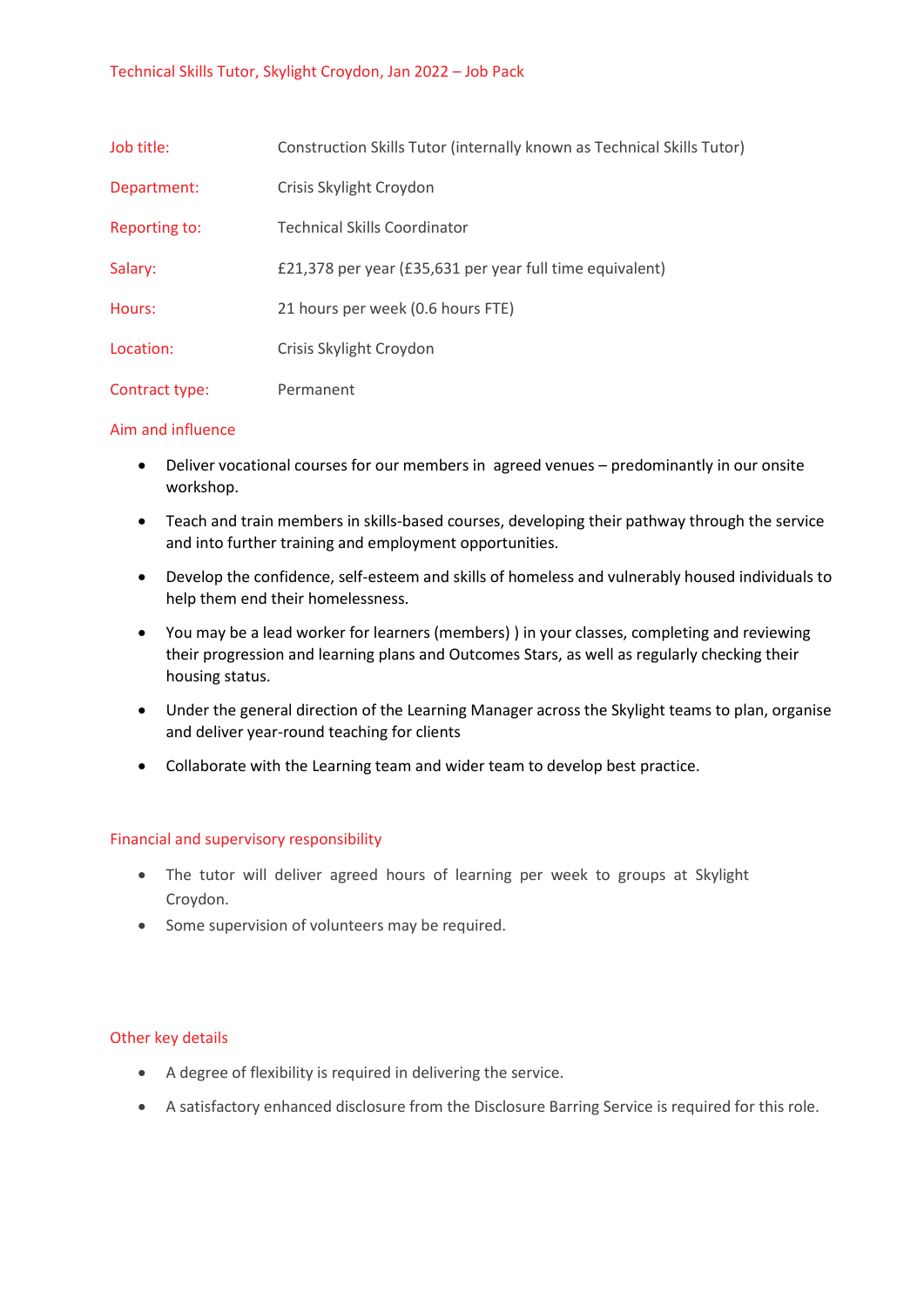# Organisational chart



*Please note structure is subject to change*

# Job responsibilities

### Recruitment and assessment

- Recruit and select learners on the basis of need.
- Undertake initial, formative and summative assessment of learners, and respond accordingly.
- Create and administer assessments which inform the development of training & learning plans, taking into account the pathway and development of the client.
- Deliver a range of training and assessment activities.
- Liaise as required with internal verifiers and other representatives of awarding bodies as required.
- Fulfil accreditation requirements and administer and assess examinations or portfolios as required.
- Source and maintain accreditation procedures and associated paperwork as required.

# Teaching and learning support

- Teach and support learning in accordance with best practice for the client group.
- Plan, reflect and review each learner's progress on a regular basis. (Approximately 15 hours teaching and 6 hours for planning and meetings.)
- Prepare and use suitable and good quality learning materials.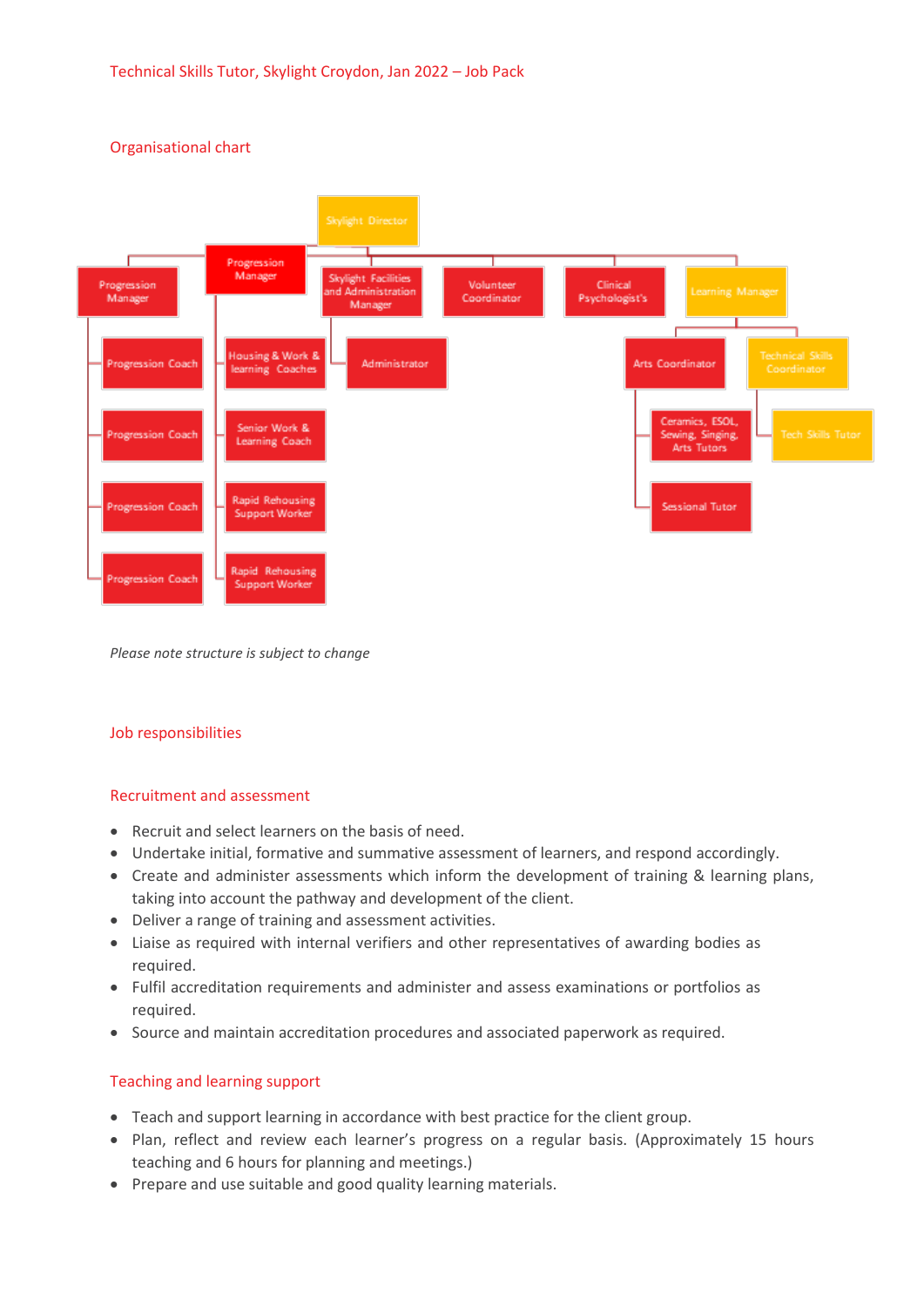- Prepare schemes of work and lesson plans in accordance with standard practice.
- You are required to establish and maintain standards of conduct with and for the learners.
- Adhere to departmental policies when dealing with aggressive or challenging behaviour.
- Implement blended learning, integrating online and classroom teaching if required.
- Delivery of vocational courses will be required as tutors will be expected to deliver a variety of professionally related courses, including CITB (Construction Industry Training Board) at E3 and tailored construction courses including DIY for a New Home at introduction level.
- Teach a combination of accredited courses and qualifications as well as shorter, unaccredited courses to support members with life skills, confidence and living independently.

# **With members, you may also need to:**

- Undertake Outcome Star assessments, identifying areas in which members think they need support, and where this will come from.
- Develop linked Progression & Learning Plans and review periodically.
- Refer members as required to Crisis or other agencies for support and check that support services are accessed.
- Ask (and record) members about their housing status initially and check periodically, recording any changes when informed by members.
- Support the smooth hand over of members to an alternative lead worker if, and when, appropriate
- Record and review all plans, reviews, progress and updates on the Member Achievement and Progress System (MAPS).
- Carry out duties that may reasonably be required in the light of the main purpose of the job.

# Certification and quality assurance

- Assess the learners' progress and attainment against the standards set for the programme, as required.
- Make and keep appropriate assessment records, as required.
- Maintain and provide required records for accountability purposes.

# Contribution to the team and organisation

- Develop and share teaching and learning materials with the team.
- Participate in professional development activities, team meetings and reflective practice when required.
- Promote well-being and development of the organisation internally and externally.
- Support and manage volunteers as required within the classes.
- Attend case conference and staff meetings.
- Ensure that any safeguarding concerns are identified and reported in line with Crisis procedures.

# General responsibilities

- Actively encourage and support member involvement within Crisis.
- Develop an understanding of homelessness and Crisis' aims.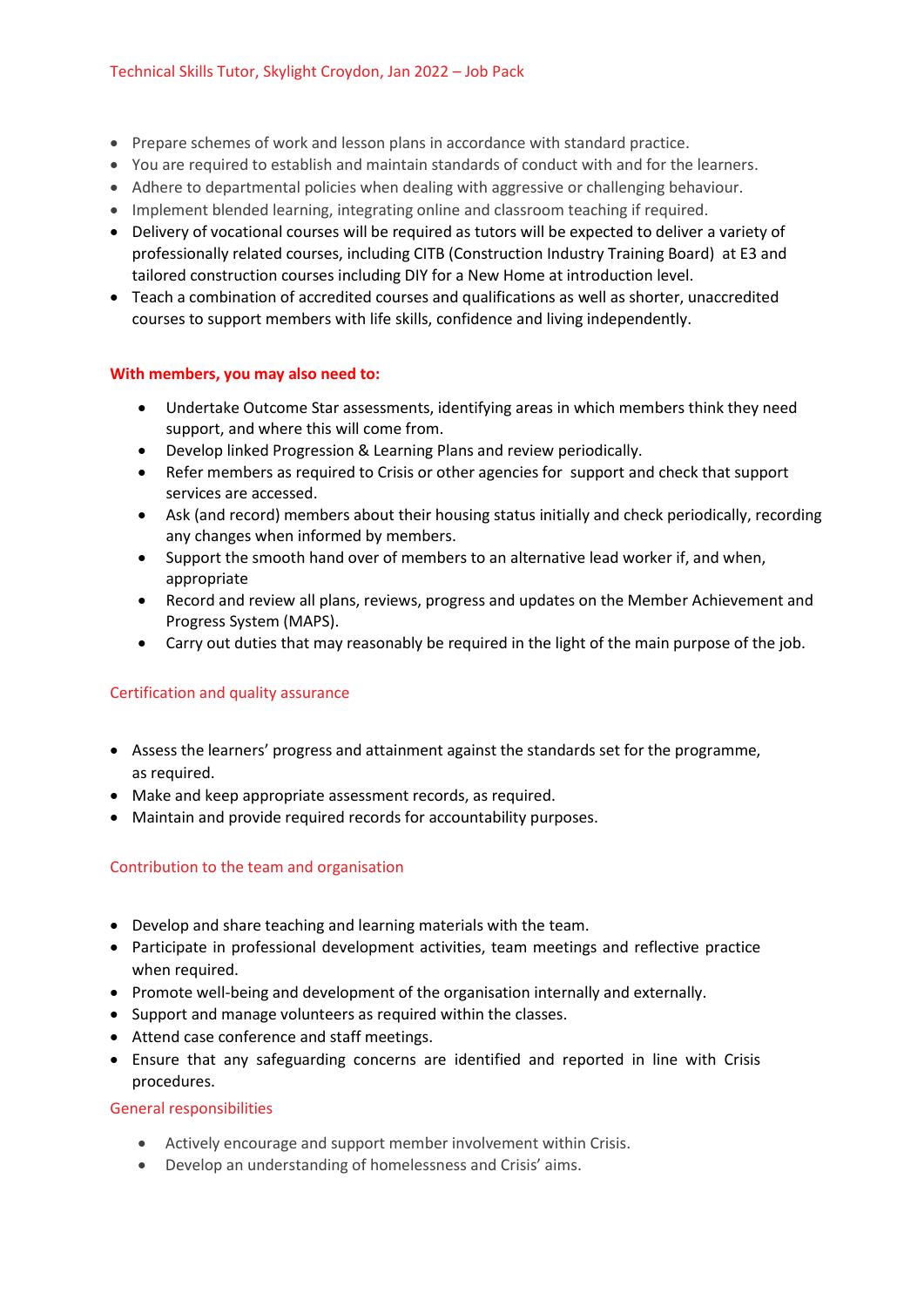- Follow Crisis policies and procedures, including health and safety.
- Carry out other reasonable duties that may be required.

# Person Specification

# Essential

- 1 Hold a recognised qualification in construction or building from a UK awarding body, or have equivalent experience working as a professional in a relevant post.
- 2 Understanding of the impacts of homelessness on individuals' wider lives, including their learning, and ability to undertake regular reviews of members' housing status to ensure timely referrals are made to help individuals end their homelessness.
- 3 Experience of developing learning materials and teaching from basic to advanced levels, including the preparation and planning of assessments, individual learning plans and qualifications.
- 4 Experience of delivering accredited and non-accredited courses and an ability to offer multi-skills disciplines including painting and decorating.
- 5 Ability to enhance a learner's individual progress and progression toward their wider goals by agreeing and reviewing objectives, using individual progression and learning plans and the Outcome Star in collaboration with the wider Skylight teams.
- 6 A capacity to work on your own and as part of a team with a willingness to reflect upon and develop one's own practice.
- 7 Able to communicate effectively with individuals and groups using a variety of media and blended (online and offline) approaches.
- 8 Able to establish effective interpersonal relationships with a range of people.
- 9 Good working knowledge of construction workshops and the associated risk and HSE protocols.
- 10 Knowledge of and ability to comply with safeguarding procedures
- 11 Commitment to Crisis' purpose and values including equality and social inclusion

# Desirable

- 12 The ability to offer a wide variety of courses and qualifications in construction or building, for example bike mechanics, laminate flooring etc.
- 13 Experience of working with clients with complex needs.
- 14 Experience of working on building sites or in construction trades as a CSCS card holder or with an understanding of CSCS requirements.
- 15 Hold a teaching qualification, or be working towards a PTLLS, DTLLS or PGCE.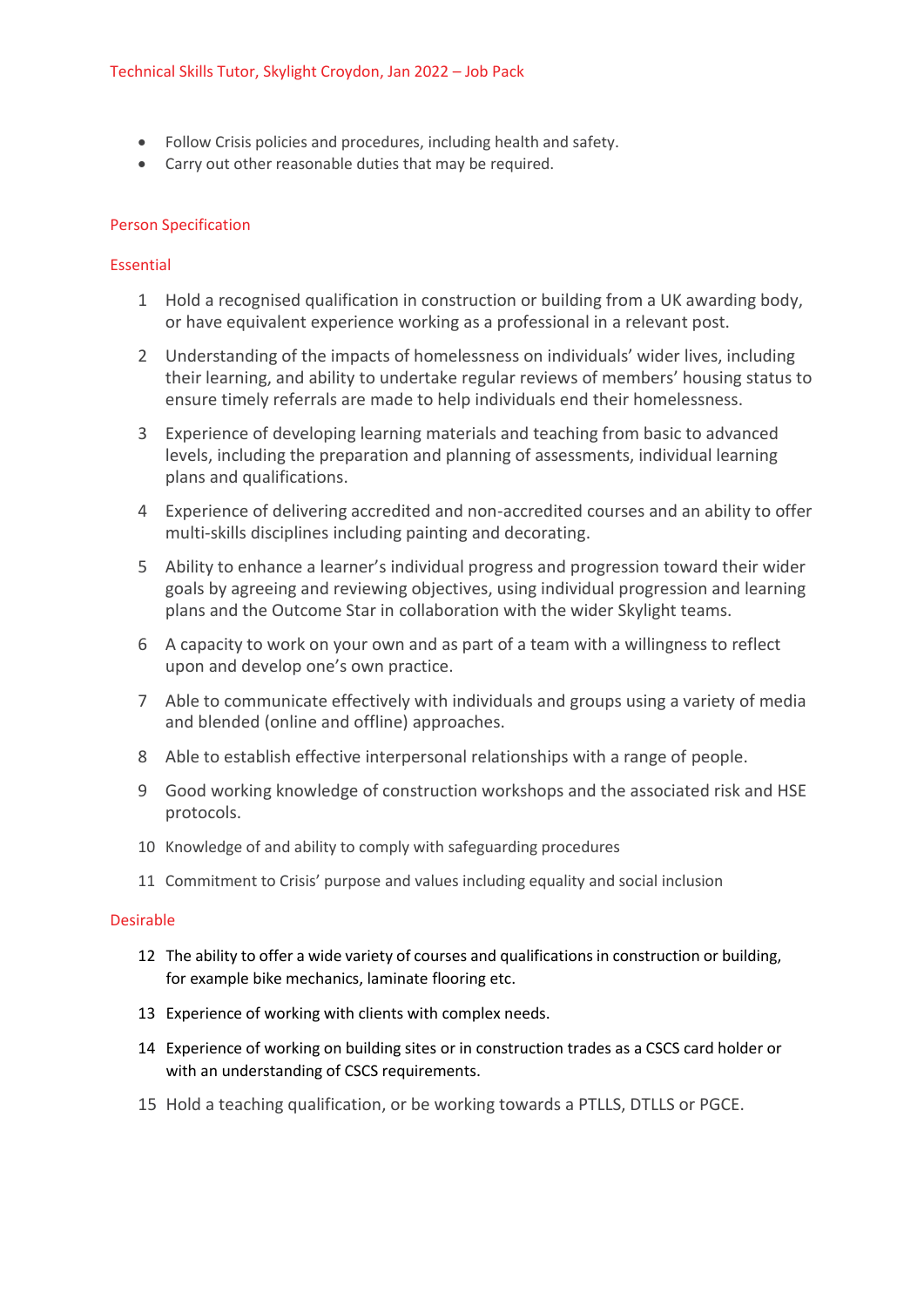*We encourage applications from all sections of the community and particularly from people who have lived experience of homelessness.*

# Supporting your application

Thank you for your interest in working for Crisis.

Before you apply, please take a moment to read through the frequently asked questions below which are designed to support your application and help you understand our recruitment processes.

# The person specification requires a qualification or experience that I do not have. Is it still worth me applying?

The person specification has the key knowledge, skills, experience or behaviours needed to carry out the job successfully and you will be scored based on any information you provide. If you don't quite meet the criteria, for example if you have an understanding of something rather than experience of doing it yourself, you may still pick up points for explaining your understanding or how you might approach it. However, some of the person specification points, for example specific qualifications, are critical to the role so if you don't meet those requirements, you are unlikely to be shortlisted.

# Can I apply by sending my CV?

Occasionally we accept CVs and a covering letter but only if this is requested in the advert for the post. We don't accept speculative applications or hold CVs on file.

### What should I do if I can't complete an online application?

If you would like to apply in a different format, for example in a Word document, because you are unable to use the online process, please contact the Recruitment Tea[m jobs@crisis.org.uk](http://#) It is helpful if you provide details of your requirements or suggestions about how we might best support you to apply so that we're able to consider alternatives.

### How can I maximise my chance of being shortlisted?

It is important that you complete all sections of the online application form to ensure that the recruiting panel understand your interests, skills, behaviours, knowledge and experience.

Shortlisting is mostly based on the information you provide in the assessment form section.

Support your statements with specific examples that show how you meet each of the person specification points. You may wish to use the STAR approach:

S or T – Situation or task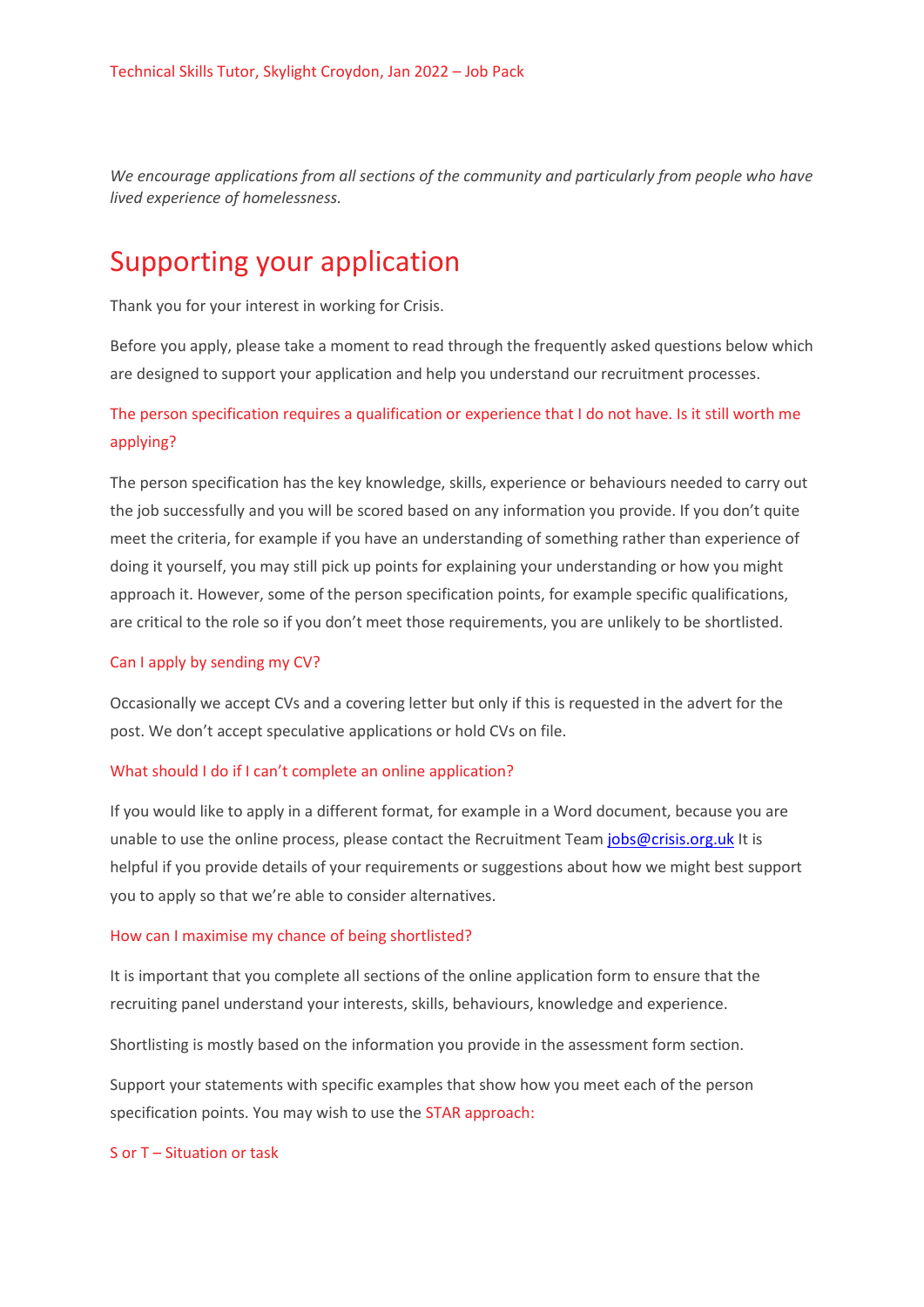Describe the situation or the task that you had to complete. It could be something from your previous employment or personal experience – just make sure it's relevant. Given enough detail for the person shortlisting to understand what was involved

### A – Action

Describe the action you personally took to resolve the situation or task. Explain the process/steps you took. Even if you are describing a group project, describe what you did rather than what the team did as a whole

### R – Result

This is the crucial part of the answer. Explain how your actions resulted in a successful outcome. Talk about what you achieved, the benefits and what you learned.

A strong application will also be in line with the Crisis Values that you can find on our website.

Please note! If you don't provide full responses against the person specification points, the panel won't be able to score your application fully and it will be unlikely there is enough information for you to be shortlisted.

### How quickly will I know if I have been shortlisted?

Every recruitment campaign will be different depending on how quickly the shortlisting panel can review applications but if you have not been shortlisted, you will receive an email from us confirming that.

# If I am not shortlisted, can I get feedback on my application?

Unfortunately, we are not able to offer feedback on your application if you are not shortlisted for interview.

### Can I get feedback after my interview?

We appreciate that information about where you did well or less well can be useful, so if you are not successful following interview we are able to provide feedback.

# Will you notify me of future vacancies?

Once you have registered via Crisis Jobs Online, you can sign up to receive notifications of new vacancies based on the criteria you select. We also recommend that you check our website regularly for details of new vacancies.

I recently applied for a role and was not successful, but have seen the role re-advertised. Is it worth me applying again?